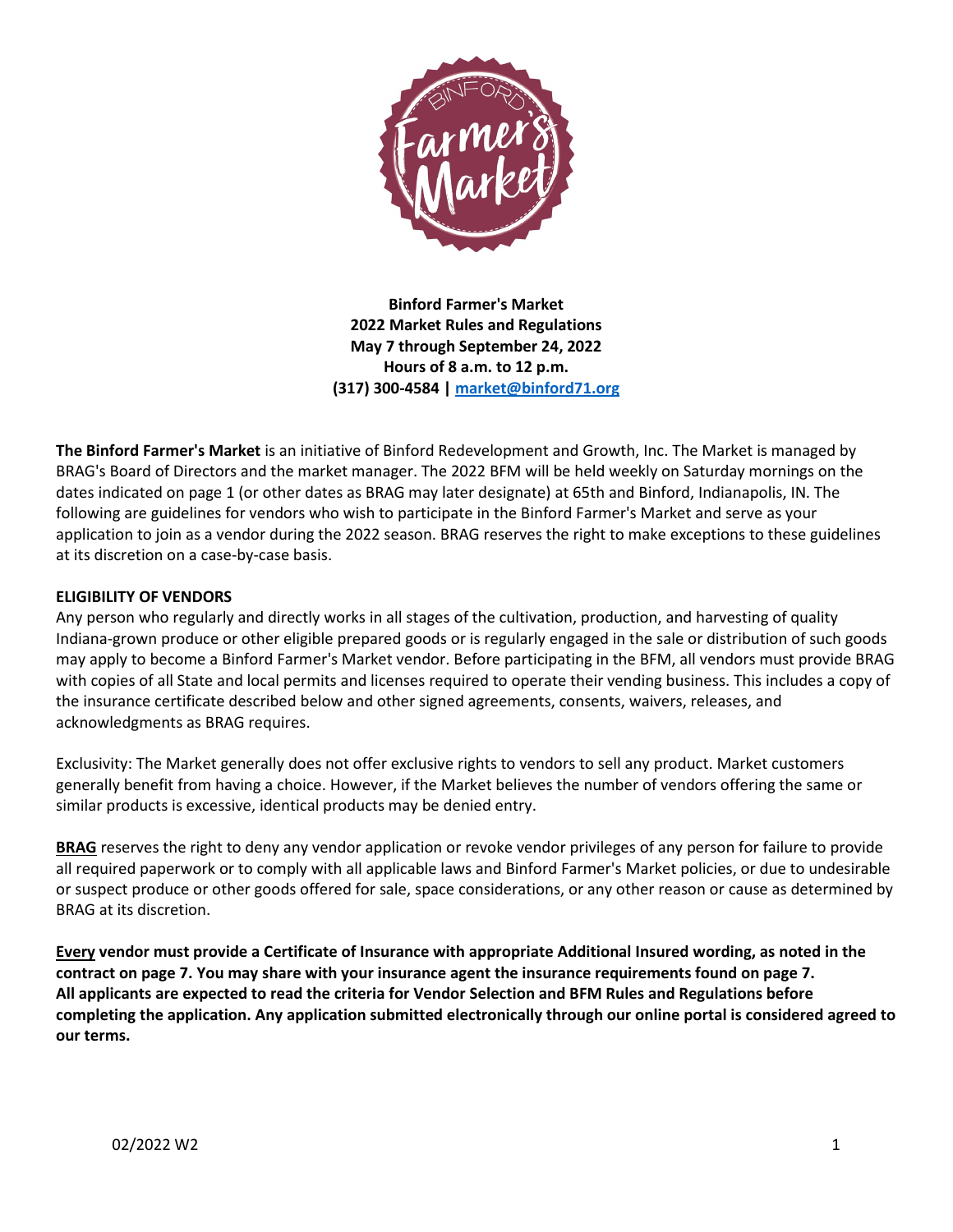

# **GOODS PERMITTED FOR SALE**

Approved vendors agree to offer only the highest quality produce and other goods at the Binford Farmer's Market according to all applicable laws and BFM policies. Upon request of the BFM Manager, each Vendor agrees to provide the name and contact information of the farm or other source of the product or other goods offered for sale. This information will be kept confidential and not be shared with other BFM vendors. No product offered at the BFM shall be purchased at a wholesale or auction supplier except as BRAG may approve in advance. Any vendor who is found to be buying and re-selling goods from out of state will be asked to leave the Market for the duration of the season.

Subject to applicable federal, state, and local laws, regulations, and guidelines, the following goods may be sold at the BFM: fresh fruits and vegetables, dried and fresh herbs and spices, plants, flowers, honey, eggs, popcorn, flour, and ground grains, whole grains and beans, meats, and cheeses. The sale of these food items requires adequate labeling and must consist of the following: Name of Product / Location of Preparation / Description of Contents / Net Weight / Price. Processed food items that are permitted include jellies, jams, preserves, salsa, dried vegetables, dried fruits, cider or other pressed juices, ice cream, soups, meat entrées, vinegar, herb vinegar, and baked goods. The market manager may approve other items. These processed food items must be prepared in a facility by Indiana law and sold in pre-packaged form. Food items prepared by a Home-Based Vendor must have proper labeling. All vendors selling processed foods must prominently always display their Board of Health licenses at their stands.

**Meat Products**—As approved in advance by BRAG, all meat products must come from animals raised in Indiana. Animals may be butchered or processed off-farm. Processing must comply with Federal, State, and local laws and regulations, and the farmer/producer must supply documentation of such compliance with the Vendor's application. **Milk, Dairy, Cheese, Eggs**-- Except as approved in advance by BRAG, milk must be from the Indiana farmer/producer's herd; cheese and other dairy products must be made in Indiana. Production must comply with state dairy ordinances and licensing, and the farmer must supply the documentation of such compliance with the application. A current egg vendor license issued by the State Egg Board must be exhibited, and a copy of the vendor's license should be sent to the email address above.

# **Plants and Produce**

Plants or produce for sale cannot be purchased from a wholesale supplier. If any vendor is found to be purchasing produce or plants for resale; they may be asked to leave the Market for the remainder of the season. No refunds will be due to the Vendor. The only re-selling that may occur is acquiring and selling another farmer's Indianagrown goods. Each plant must be cultivated by an Indiana producer from seed or plug for a minimum of six weeks. In the case of re-selling, Vendors must accurately label the farm name and city where products come from for their customers.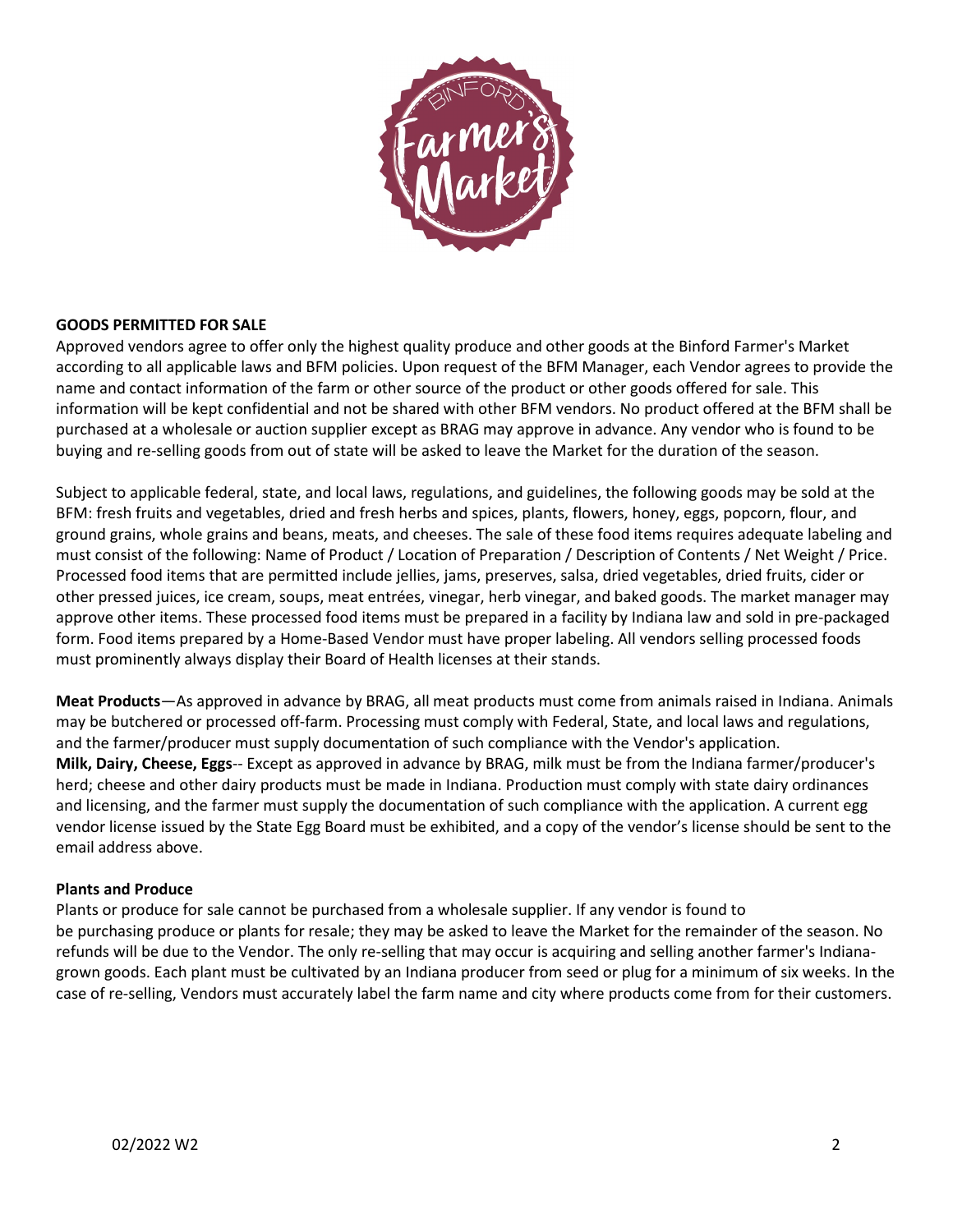

# **Value-Added Foods**

Foods must be prepared from scratch by the Vendor in a licensed facility or qualify as a Home-Based Vendor (HBV) item and have proper labeling. A copy of the commercial kitchen certificate or another required licensure must be available each week for inspection by the Marion County Public Health Department. See full details at: [http://www.mchd.com/fdpfmai.htm.](http://www.mchd.com/fdpfmai.htm) If you have questions, contact Kelli Whiting at the Marion County Health Dept, 317-221-2222 or kwhiting@marionhealth.org. A vendor may be required to submit recipes for Value Added Foods to the Market Manager.

### **HEALTH AND SAFETY REQUIREMENTS**

YOU MUST OBTAIN A LICENSE BEFORE SELLING FOOD ITEMS AT A FARMERS' MARKET. Licensing information and regulations about farmers' markets will be found on the Marion County Health Department website: [http://www.mchd.com/fdpfmai.htm.](http://www.mchd.com/fdpfmai.htm) Be aware that the Marion County Health Department makes regular inspections at all farmers' markets to ensure that regulations are followed. It is the responsibility of the Vendor to keep abreast of all county and state rules and ordinances as they apply to the products that the Vendor sells.

All vendors must adhere to sanitary procedures for selling produce and value-added items, including water for handwashing. Proper labeling must be used as defined by the appropriate authority.

The Vendor is solely responsible for assuring that all goods offered are safe, edible, and compliant with applicable regulations. All items intended for human consumption must always be kept off the ground and stored and displayed in safe and sound conditions. **The Vendor is solely responsible for damages resulting from the sale of unsafe or unsound goods.** No potentially hazardous, spoiled, or contaminated foods may be sold. If you have questions regarding a particular food included in the minimally processed food list, call the Marion County Health Department at 317-221- 2222. If you have questions, contact Kelli Whiting at the Marion County Health Dept, kwhiting@marionhealth.org.

**Fire Extinguishers**: Food vendors using gas, electric, or other fuel sources for cooking must have on-site, readily available, and in their booth, a portable fire extinguisher Class B rated for flammable liquids. Vendors will receive a strike and may be asked to cease sales and leave for the day if one is not readily available. **No smoking is allowed on the grounds of the Binford Farmer's Market.**

# **SAMPLING**

Vendors must follow the Marion County Health Department regarding proper techniques for sampling food products and pay costs for sampling fees, if any. Full details are found at: [http://www.mchd.com/fdpfmai.htm.](http://www.mchd.com/fdpfmai.htm) If you have questions contact Kelli Whiting at the Marion County Health Dept at 317-221-2222 kwhiting@marionhealth.org.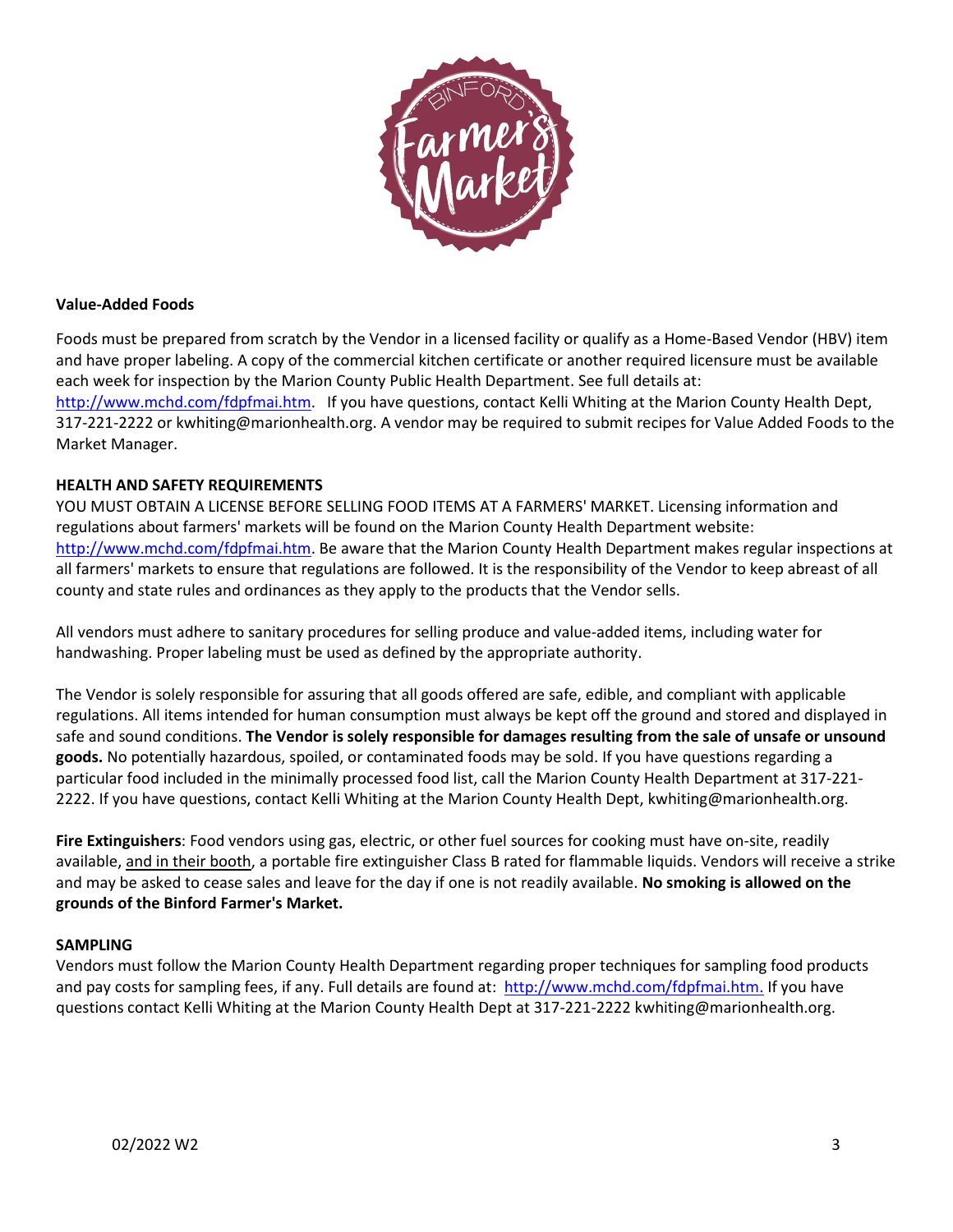

# **SIGNAGE**

*The Vendor must display legible price markers for all goods offered for sale. The Vendor must display signage noting the farm or company name and the Vendor's town*. If the Vendor participates in the farmers market SNAP and Fresh Bucks programs, appropriate signage must be shown as indicated in the SNAP/Fresh Bucks/ WIC agreement.

### **REGISTRATION TO SELL**

Reserved vending space can be revoked by BRAG or the Market Manager if any of the regulations are not followed, paperwork has not been submitted, or if payment in full has not been received.

### **FULL SEASON VENDORS**

All Full Season Vendors are expected to attend all market days, May through September. \$325 total payment for the full season may pay in full when the application is approved and no later than the first day of the Market. Full Season Vendors **may not miss more than three dates** of the Farmers Market. Full Season vendors planning to miss any market days must notify the Market Manager one week before the day. Vendors will receive a strike for weeks missed; those who accumulate three (3) strikes may forfeit their rights to their booth space for the remainder of the season, and no refund is provided.

#### **GROWING SEASON VENDORS**

Produce vendors may be considered a Growing Season Vendor and pay the Full Season **\$325** per space fee even if their product is only available for a limited number of weeks. Produce vendors must inform the market manager one week before attendance and give one week's notice of the last day at the Market. Growing Season Vendors planning to miss any market days must notify the Market Manager one week before the day. Vendors will receive a strike for weeks missed; those who accumulate three (3) strikes may forfeit their rights to their booth space for the remainder of the season, and no refund is provided.

#### **POP-IN VENDORS:**

Vendors intending to participate only occasionally must complete this contract and list the dates for the individual Saturdays the Vendor will attend. The cost for a single day is **\$25** and is payable on the date before 7:30 a.m. The full season fee does not apply under any circumstances. Participation on this basis is not guaranteed but is on a first-come, first-served basis. Vendors must notify the Market Manager in advance of their miss. If no advance notification is provided, the Pop-In-Vendor will be required to pay the single-day fee of \$25.00.

Please make your check out to **Binford Redevelopment & Growth, Inc**. and send it to:

Binford Farmer's Market Binford Redevelopment and Growth, Inc. 5868 E. 71st Street E-104 Indianapolis, IN 46220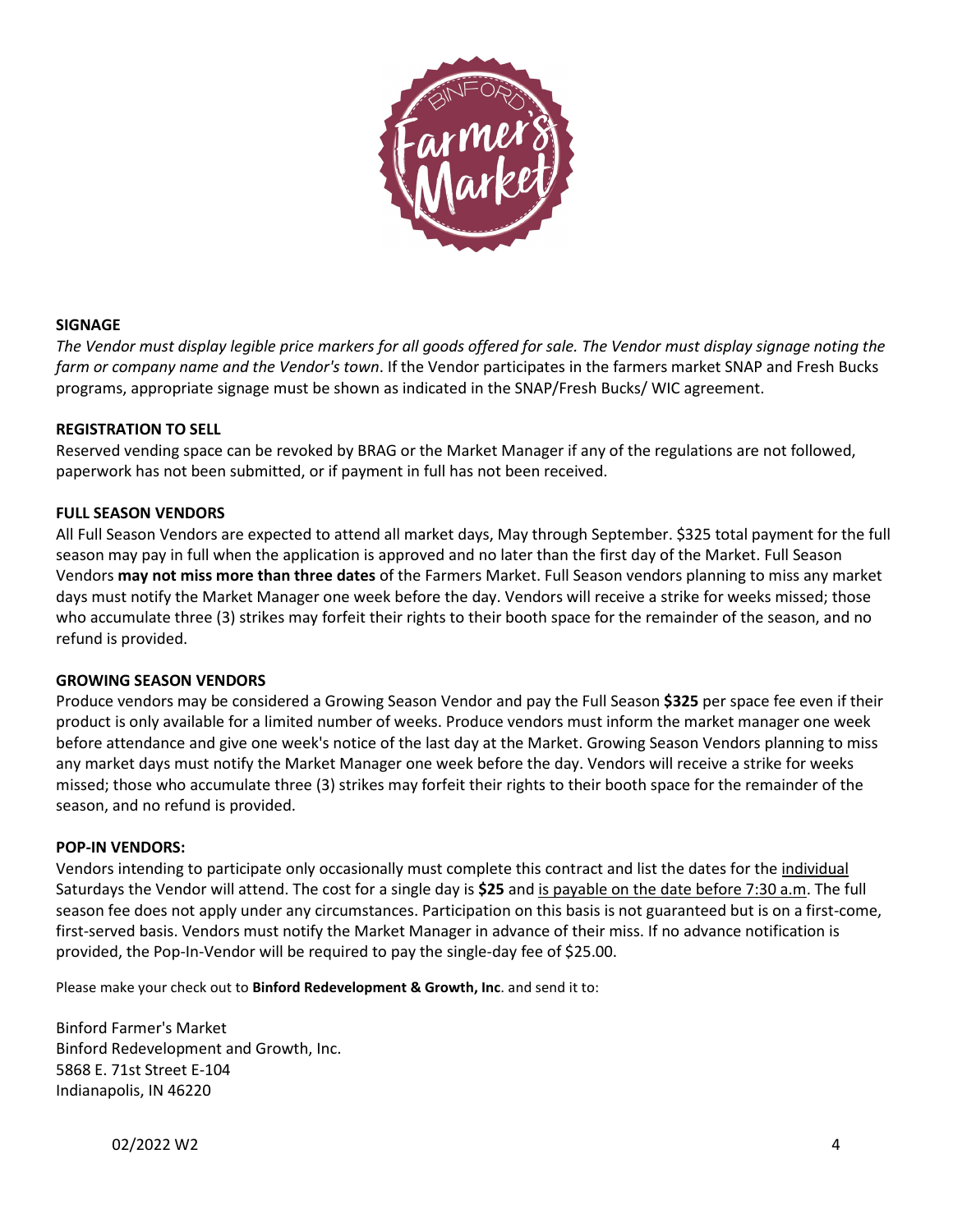

# **EXPECTATIONS OF VENDOR ATTENDANCE:**

The Market operates from 8 a.m. to noon weekly from May 7, 2022, to September 30, 2022. Set-up begins at 6:30 a.m. All vendors are expected to be prepared to sell promptly at 8 a.m. The Vendor must be parked at their assigned space by 7:30 a.m. on the market day. If a vendor arrives after 7:30, it is a safety hazard to take the vehicle to the assigned space, and the vehicle will be unloaded from the vendor parking area. **If a vendor is not in their space by 7:45 a.m. and has not informed the Market Manager that they will be late by 7:45 a.m., the Vendor will forfeit their spot for that day.** 

# **SEVERE WEATHER CONDITIONS**

In the event of severe weather conditions such as thunder, lightning, hail, high winds, and heavy rain, vendors are advised to take shelter in an enclosed vehicle or inside Northview Church until severe weather has passed. Vendors are responsible for the safety and management of their products and tent. Due to inclement weather conditions, the Market is not liable for vendor products, tents, or equipment damage.

Though the Market intends to operate rain or shine, the market manager may decide to close the Market for the day if the weather becomes too severe. No refunds are given due to extreme weather cancellations.

#### **EQUIPMENT AND SUPPLIES**

Each Vendor must supply their tent with weights (20 pounds per leg), canopies, tables, weather protection, and display equipment. If selling goods by weight, the Vendor must supply a legal produce scale subject to periodic inspection by the County Department of Weights and Measures. Each Vendor is solely responsible for any damages or personal injury resulting from its equipment or setup. Electricity is generally not available to vendors. Generators may be used at the discretion and approval of the Market Manager.

Please confine your product and signage to the designated booth space dimensions considering the other vendors and public safety. The market manager may ask vendors to adjust to satisfy this requirement.

#### **ABSENCES, FINES, and WITHDRAWAL**

The Vendor agrees that vendor attendance is essential to the Market, necessary to the reasonable value received by the vendors, and is critical to the revenue of the BFM and agrees conclusively that these fees for non-attendance are required and are related to the impact on BFM.

Absence Notice: In the event of a family or medical emergency, the Vendor must notify the market manager as soon as possible, well before the Market opens on Saturday.

Unexcused Absence: In no case may a vendor not attend the Binford Farmers Market to attend another market, festival, fair, or event. Doing so is grounds for immediate dismissal from the BFM roster. No refunds will be given.

If a vendor must withdraw from the Market, notice must be made directly to the Market Manager at least one whole week before the last date of attendance. No refunds will be given.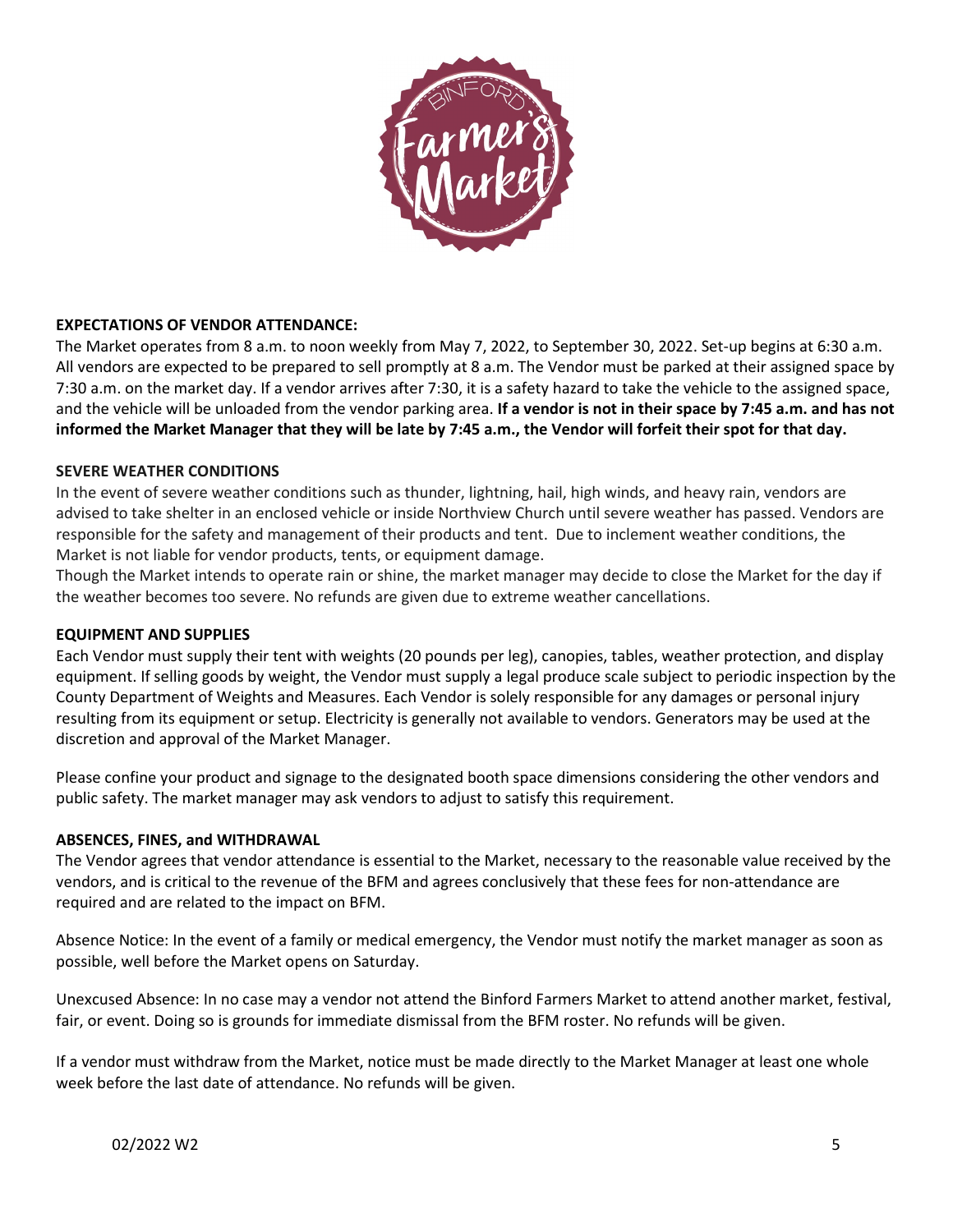

# **ASSIGNMENT AND LIMITS OF SPACE**

**Each regular full space is 10 ft by 10 ft. Fees on page 1 apply to one 10 ft by 10 ft space. Additional space will require additional booth fees.** Vending spaces may be marked each week as needed for verification. Vendors are limited to one vehicle per site if the layout allows room for a vehicle.

Full Season vendors may request a specific booth location. BFM management will do everything possible to accommodate those requests and keep all Full and Growing Season vendors in their preferred booth locations for the duration of the market season. During the first few weeks of the Market, the Market Manager may make booth location changes, per Vendor request, or accommodate appropriate product distribution. Spaces may be assigned for the entire season. However, **final location assignments will be designated by the Market Manager and may be changed in any given week if necessary.**

# **EXITING THE SITE and TRASH REQUIREMENTS**

The Market ends at noon. All tents and selling tables will remain up until that time. Vendors must stay until the Market closes, even if all goods are sold. Vendors are strictly prohibited from exiting the Market before closing time. **Any vendor found violating this requirement will be issued a strike for every occurrence.**

All vendors must be packed and prepared to depart from the BFM site by 1:30 p.m. All personal items and equipment must be removed at that time. Before leaving, vendors must adequately dispose of ALL litter debris and food on the ground from their selling area. The market trash containers (including the church trash containers) cannot accept vendor trash. **Please bring your trash bags and take your waste to your trash containers at your home or business. Vendors will receive a strike for every day they are found emptying their trash into market containers.**

# **TENT CANOPY WEIGHTS**

**Vendors MUST provide weights to hold down their umbrellas, canopy, or tents. Vendors will attach a minimum of 20 pound weights to all corners of the tent attached with a bungee cord or boat straps to the canopy of the tent or tie legs to a vehicle.** Canopy weights are the most effective method to secure a tent or canopy in high winds. Minimum requirements are 20 pounds/leg weights for all unsecured legs; however, Vendors are advised that best protection is found with 40-pound weights. See Sample:<https://www.youtube.com/watch?v=ymTazgG46v4> You can use this type of bag on the link, but they must be attached to the canopy in addition to the base of the leg. [http://www.hayneedle.com/outdoor/canopy-accessories\\_weight-bags\\_list\\_174697\\_4294022332](http://www.hayneedle.com/outdoor/canopy-accessories_weight-bags_list_174697_4294022332)

**Any vendor not using weights on all tent corners will receive a strike for the second infraction. Any vendor not using weights for the third infraction will be asked to leave the Market. Any vendor found violating safety and management rules may be asked not to return to the Binford Farmer's Market.**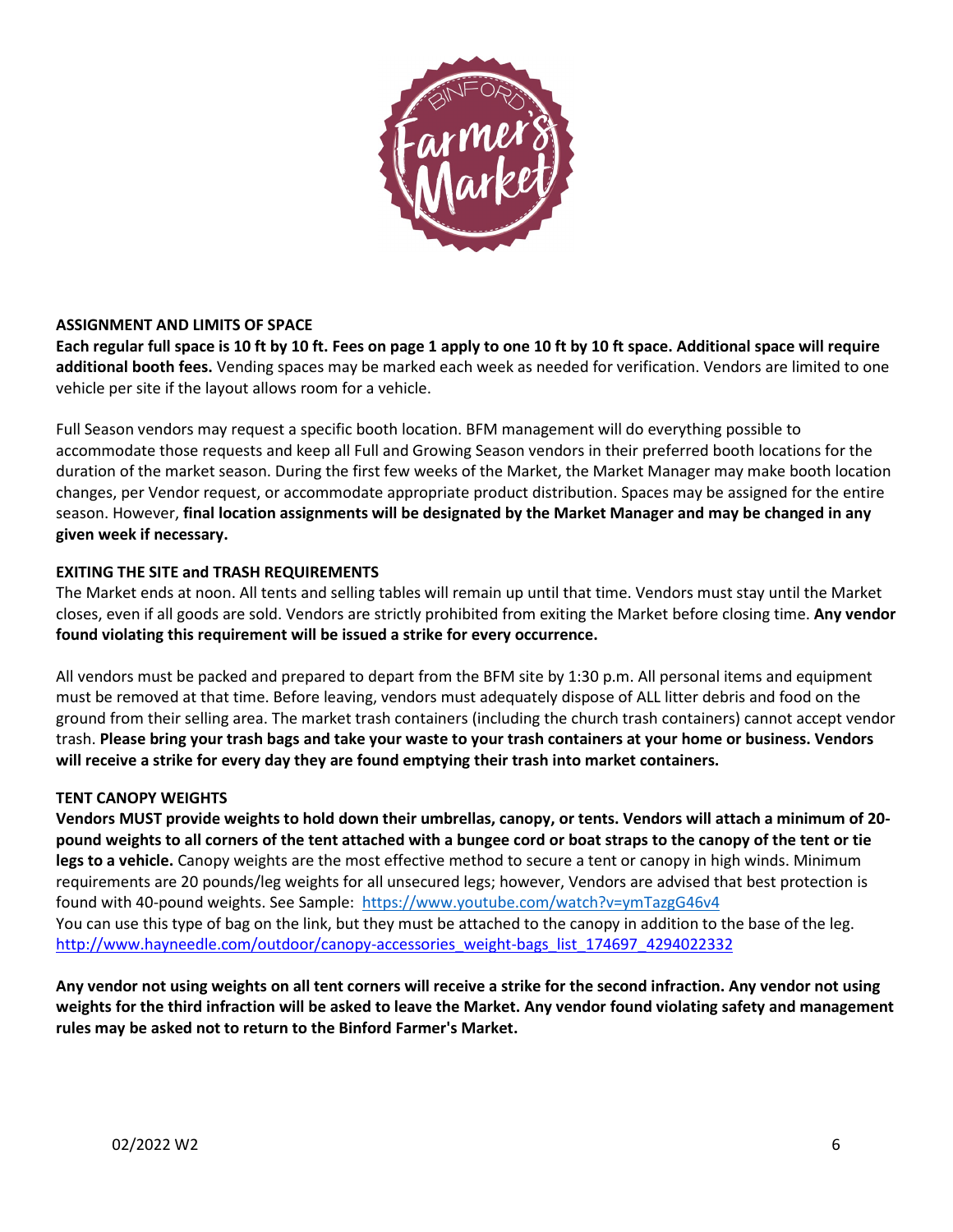

### **INDEMNIFICATION**

The Vendor shall defend, indemnify and hold BRAG, The Binford Farmers Market, Northview Church, and their employees and agents harmless from and against any liability, loss, expense (including reasonable attorneys' fees), or claims for injury or damages arising out of the performance of this Agreement but only in proportion to and to the extent such liability, loss, expense, attorneys' fees, or claims for injury or damages are caused by or result from the negligent or intentional acts or omissions of the Vendor, its officers, agents or employees.

#### **INSURANCE**

### **Your insurance agent or broker must send certificates of Insurance**

No vendor will be allowed to sell in their space until the BRAG receives appropriate verification of all required Insurance. All vendors must supply BRAG with a certificate of Insurance for 1 million dollars in general liability, including product liability. Vendors must inform their insurance agent or broker that **Binford Redevelopment & Growth, Inc. (BRAG) and the Binford Farmer's Market, its directors, officers, employees, contractors, and representatives shall be listed as ADDITIONAL INSUREDS. Northview Christian Church, its directors, officers, employees, contractors, and representatives shall also be listed as ADDITIONAL INSUREDS.** No vendor will be allowed to sell in their space until the BRAG receives appropriate verification of all required Insurance. Mail certificate to Binford Redevelopment and Growth, Inc., 5868 E. 71st Street E-104, Indianapolis, IN 46220 or Email to [market@binford71.org.](mailto:market@binford71.org)

#### **MARKET MANAGER**

BINFORD REDEVELOPMENT AND GROWTH, INC. and the Market Manager shall have sole authority and discretion as to permission to offer goods for sale at the BFM. The Binford Farmer's Market Manager will invite vendors to participate in the BFM. The Market Manager is authorized to direct any vendor to leave the BFM site, remove any poor quality or unacceptable goods from sale at the BFM, or instruct a vendor not to return if, for any reason. Please address your concerns to the market manager or a BRAG Executive Committee member in person or writing.

**The undersigned hereby applies to participate as a Vendor at the 2022 Market. If accepted to participate as a Binford Farmer's Market vendor, I agree to abide by these guidelines and all applicable laws, regulations, ordinances, and any policies, procedures, instructions, or other requirements of the BINFORD REDEVELOPMENT AND GROWTH, INC., the Binford Farmer's Market, and the Market Manager.** 

| Signature    | Date             |  |
|--------------|------------------|--|
| Printed Name | Name of Business |  |